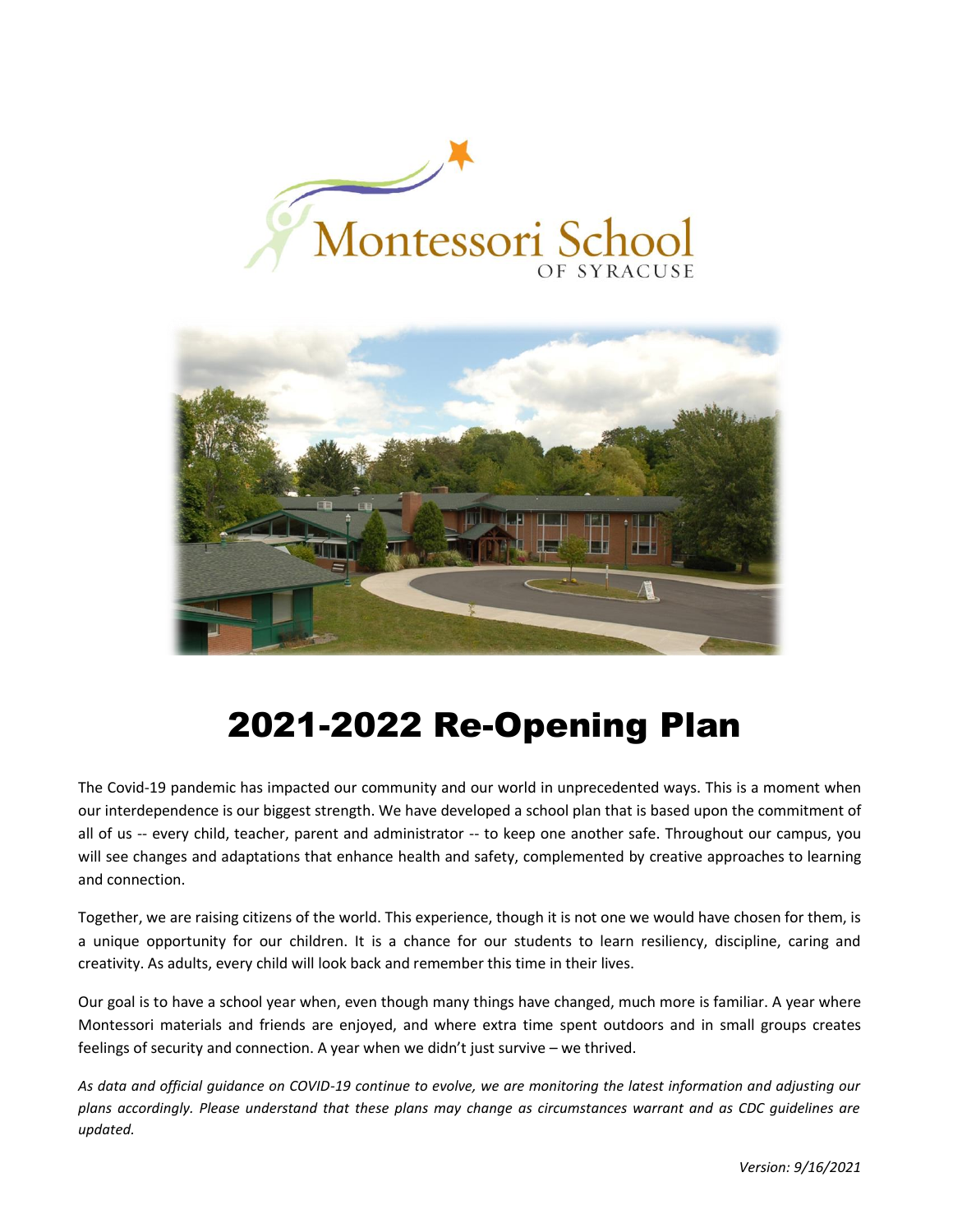# *Montessori School of Syracuse Covid-19 Reopening Plan Fall 2021*

| Reopening         |                        |  |
|-------------------|------------------------|--|
|                   |                        |  |
|                   |                        |  |
|                   |                        |  |
|                   |                        |  |
|                   |                        |  |
|                   |                        |  |
|                   | <b>Safety Measures</b> |  |
|                   |                        |  |
|                   |                        |  |
|                   |                        |  |
|                   |                        |  |
|                   |                        |  |
|                   |                        |  |
|                   |                        |  |
|                   | <b>Our Community</b>   |  |
|                   |                        |  |
|                   |                        |  |
|                   |                        |  |
|                   |                        |  |
| <b>Monitoring</b> |                        |  |
|                   |                        |  |
|                   |                        |  |
|                   | Containment            |  |
|                   |                        |  |
|                   |                        |  |
|                   |                        |  |
| Closure           |                        |  |
|                   |                        |  |
|                   |                        |  |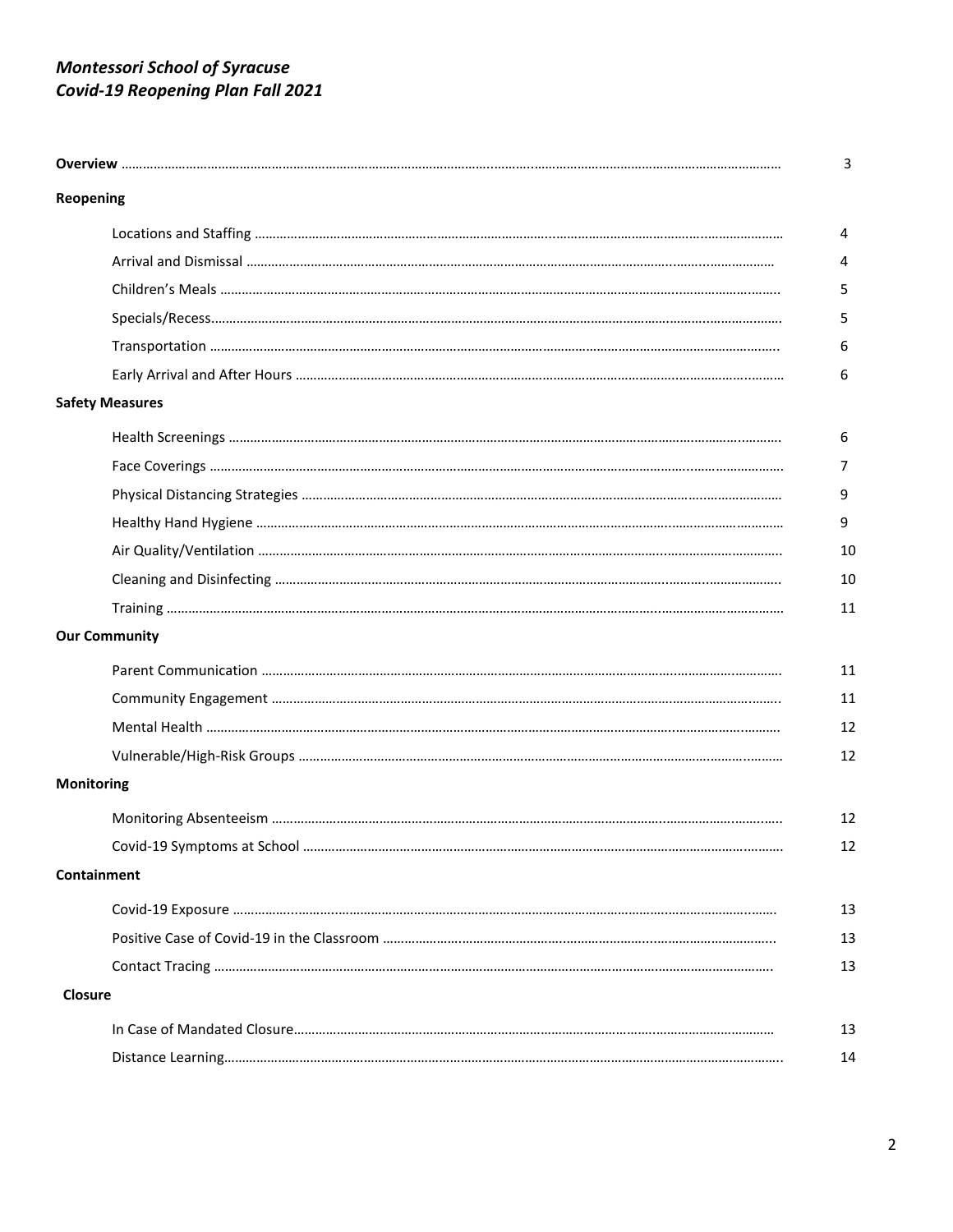### **OVERVIEW**

With the guidance of our state government, the Montessori School of Syracuse has updated our Covid Re-opening plan, originally developed during the summer of 2020. Having students attend school in person entails some increased risk of contracting the Covid-19 virus for all concerned, because attending school involves daily contact between our students and staff, who will then be in contact with others in their homes. Our decision to continue to provide in-person learning is based on the fact that this risk is balanced against the educational, social and emotional well-being of our students. Our school has implemented health and safety protocols to responsibly mitigate that risk to the extent possible and as mandated by the New York State Education Department, the Department of Health and the CDC.

As a Montessori school, our classroom environments are designed to meet the developmental needs of each child as they learn and grow through interactions with the classroom environment, their teachers, and classmates. In person learning allows us to fulfill our mission, which is to empower students to achieve their full potential as self-directed lifelong learners and global citizens through education rooted in the philosophy and method of Maria Montessori.

This document explains the policies and procedures we are employing to mitigate Covid-19 related risks at school and is built around the New York State Department of Health, CDC, New York State Education Department and Onondaga County Health Department guidelines, released during August and September 2021, as well as child-development and Montessori pedagogical considerations. MSS operating procedures meet or exceed the minimum Covid protocols and will be updated as new information or additional guidelines are made available.

These involve health monitoring and screening procedures, as well as school procedures designed to reduce the number of contacts between students during the school day. These procedures require all students and staff to wear masks in the classroom (unless otherwise prescribed by the guidelines herein) and to observe social distancing guidelines when possible. We believe these protocols are crucial to a safe and responsible response to the continued presence of the Covid-19 virus.

The information in this document will provide clarity around the practices and procedures we have established to minimize exposure to our community but in no way guarantees that Covid-19 or other communicable disease infection will not occur through participation in our programs. Please note that when and if the State of New York or Onondaga County modifies these guidelines, we will act accordingly.

In creating this plan MSS consulted with several stakeholders and content experts including parents, teachers, engineers, air quality experts, public health professionals, nurses, physicians and pediatricians. We appreciate their counsel and support.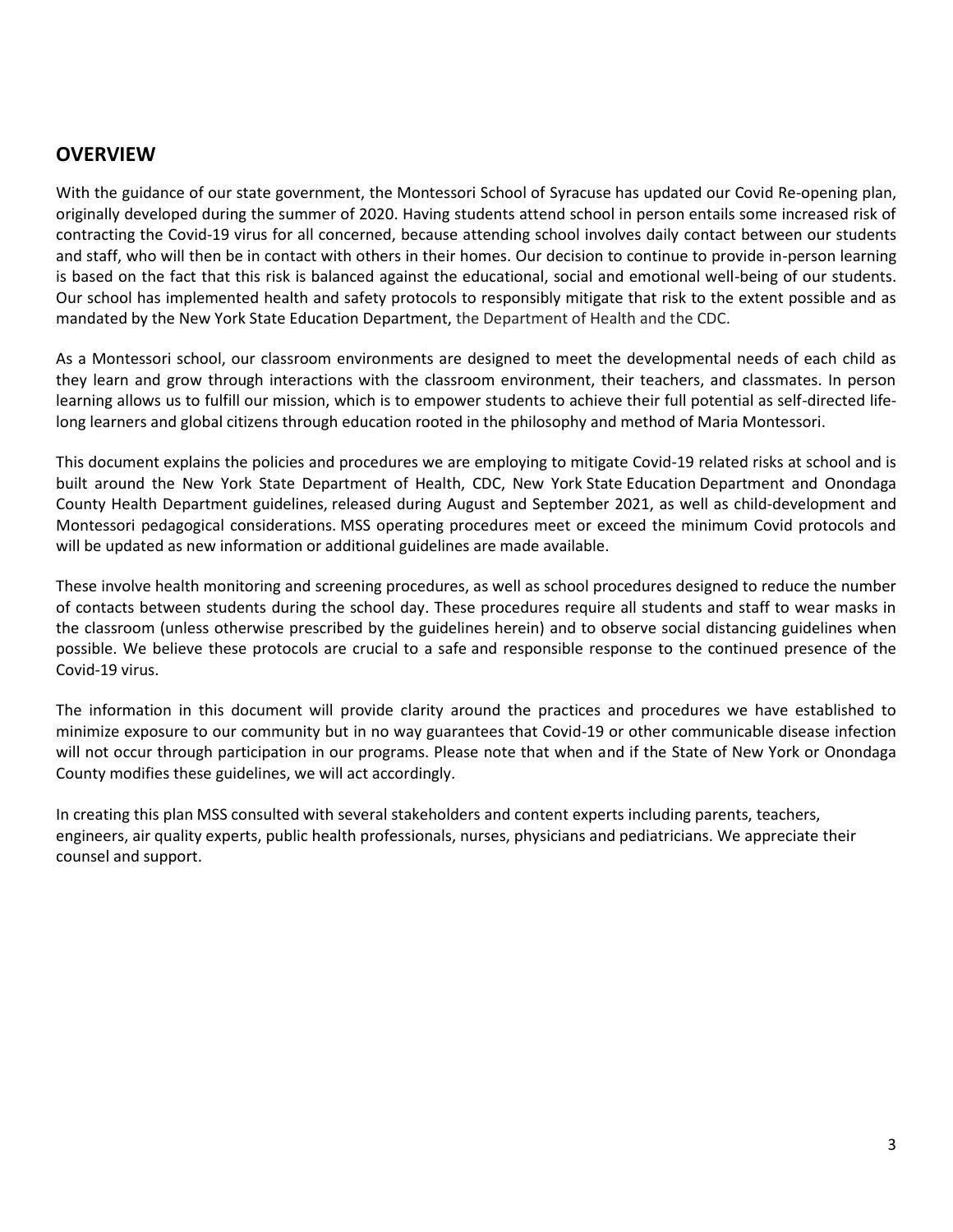# **LOCATIONS AND STAFFING**

All students will be located at our main campus at 155 Waldorf Parkway, Syracuse, NY, 13224.

#### Primary (age 3-6)

The Primary cottages will continue to be multi-age groups. The teachers of each of the Primary classrooms are listed below:

Birch Cottage – Stephanie Dorion, Zoë Mullan-Stout & Lexi Van Wormer

Pine Cottage – Rachel DePaulis, Wenfang Zhao & Lina Liang

Maple Cottage – Julie Martin, Lisa Milazzo & Alissa Ryan

#### Elementary (Age 6-12)

Elementary classrooms are split into two levels. Cedar is the Lower Elementary classroom (6-9) and Willow is the Upper Elementary classroom (9-12). The teachers of each of the Elementary classrooms are listed below:

Cedar Classroom – Jane Phillips, Laura Dillon

Willow Classroom – Carrie Drake, Josh Jessen, Lisa Lucas

Elementary Early Arrival and After Hours programs will be set up to appropriately socially distance students.

### **ARRIVAL AND DISMISSAL**

Our existing arrival and departure procedures are listed below. All parents will be required to fill out a Health Assessment Attestation Form, prior to their child starting school at MSS.

#### Student Arrival (Primary)

- Arrival for all Primary cottages will be from 8:15 AM 8:30 AM.
- Parents and students must wear a face mask during arrival and stay in their cars until greeted by a teacher.
- Stop at the designated arrival area for your cottage.
- Staff will walk to your car to greet your child. Your child should remain seated with his/her seatbelt on.
- Your child will be invited to unbuckle the seat belt or be assisted as needed.
- As soon as your car door closes and your child is away from the car, you may safely pull away from the designated drop off area to make room for another family as parking spaces are limited.

#### Student Arrival (Elementary)

- Arrival for all Elementary students will be from 8:00 AM 8:15 AM. Students will arrive at the front circle.
- Parents and students must wear a face mask during arrival and stay in their cars.
- A staff member will walk to your car to greet your child. Please have your child remain seated with his/her seatbelt on.
- Your child will be invited to unbuckle the seat belt or be assisted as needed.
- As soon as your car door closes and your child is away from the car, you may safely pull away from the designated drop off area.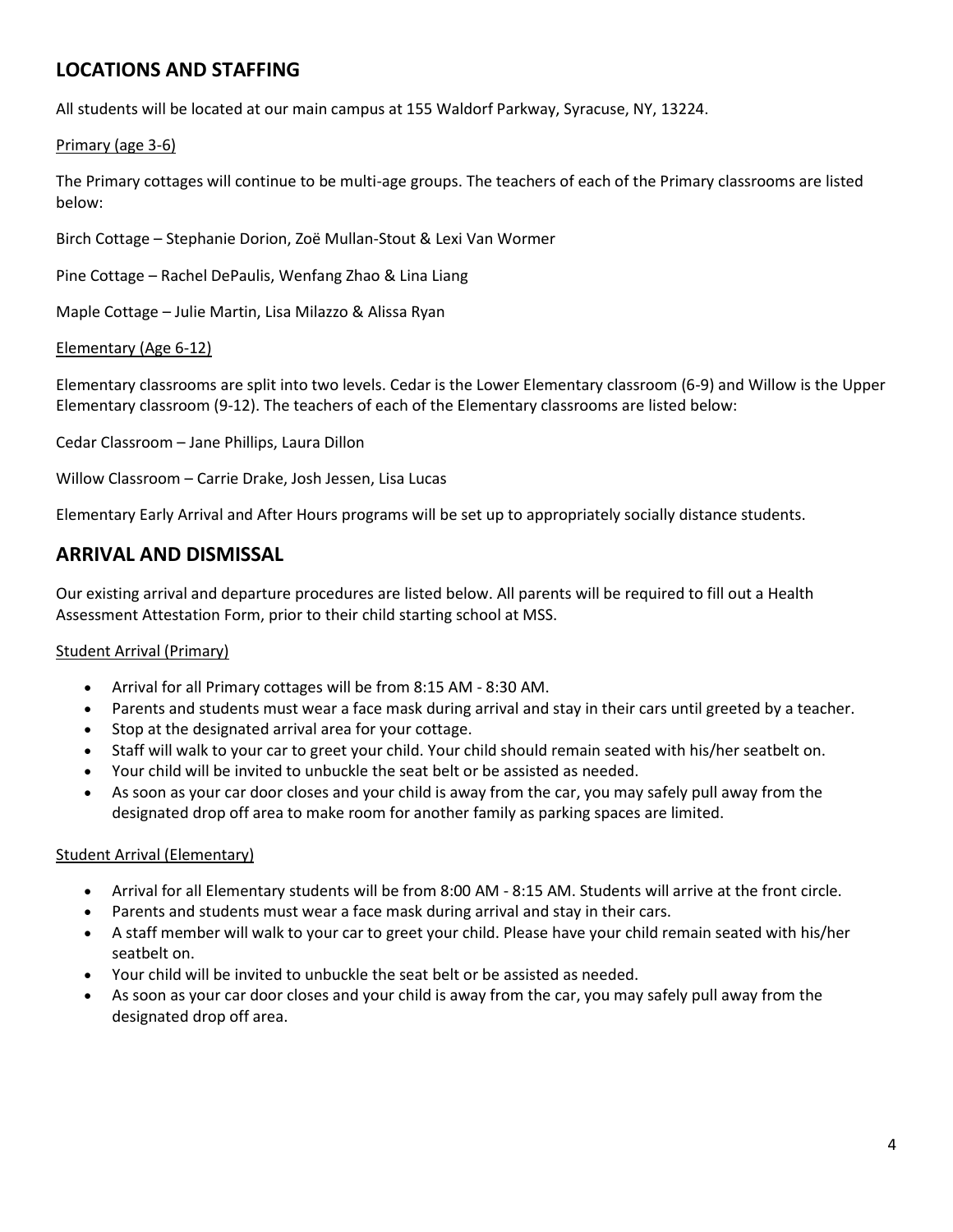#### Late arrival

• Any student who arrives after the arrival window noted above will need to come to the front circle/main entrance and call the main office. A staff member will come to your car and follow the arrival procedures noted above. There may be a delay in getting a staff person to your car and parents and students must wait in the car until a staff person comes to assist you.

#### Student Dismissal (Primary)

- Half day dismissal for all primary cottages will be from 11:45 AM 12:00 PM
- Full day dismissal for all primary cottages will be from 2:45 PM 3:00 PM
- Teachers, parents and students must wear a face mask during dismissal.
- Please pull up and park at the designated location for your cottage.
- Wait in your car and your child will be walked to you and helped inside the car.
- Once your child is in the car, you may exit your car (with your mask on) to buckle your child in their car seat or booster seat.

#### Student Dismissal (Elementary)

- Dismissal for all elementary classrooms will be from 3:00 3:15 PM
- Teachers, parents and students must wear a face mask during dismissal.
- Please pull up and park in the front circle.
- Wait in your car and your child will be walked over to you.
- Once your child is in the car, you may exit your car (with your mask on) to finalize buckling your child in their car seat or booster, if applicable.

Early Dismissal – Early dismissal must be scheduled in advance with the teacher and the main office. Please follow this procedure:

- Notify your teacher and the front desk via email that you will need to pick up your child early and note the exact time of pick up. Doing this as early in the day as possible is helpful.
- Office Staff will remind the classroom teachers to prepare the child for early dismissal at the pre-arranged time.
- At the pre-arranged early dismissal time, please pull up to your designated arrival/dismissal location to wait for your child to be brought to your car.

### **CHILDREN'S MEALS**

MSS will not serve any family-style snacks or meals. Each child will bring their own lunch and snack from home and food will not be shared between students. Staff will ensure children wash hands prior to and after eating. Students will maintain an appropriate social distance from one another while eating and masks will not be required during this time. Because there are students enrolled at MSS with lethal peanut allergies, parents are asked to refrain from sending their child to school with any foods containing peanuts or peanut butter. This includes morning snack, lunch and After Hours snack. Our teachers keep records regarding individual student allergies, and use preventative practices including hand washing before and after eating, children not sharing food, and washing tables after eating.

### **SPECIALS/RECESS**

All elementary students will have music, art, fitness, library, French, Great Books (2nd level and up), and Nature Education/Land Lab. In addition, Willow students will have Tech Lab, and 6th levels will have their 6th Level program. This year's music curriculum will be modified to accommodate the 6-foot social distancing requirement for singing, voice projection, and playing a wind instrument.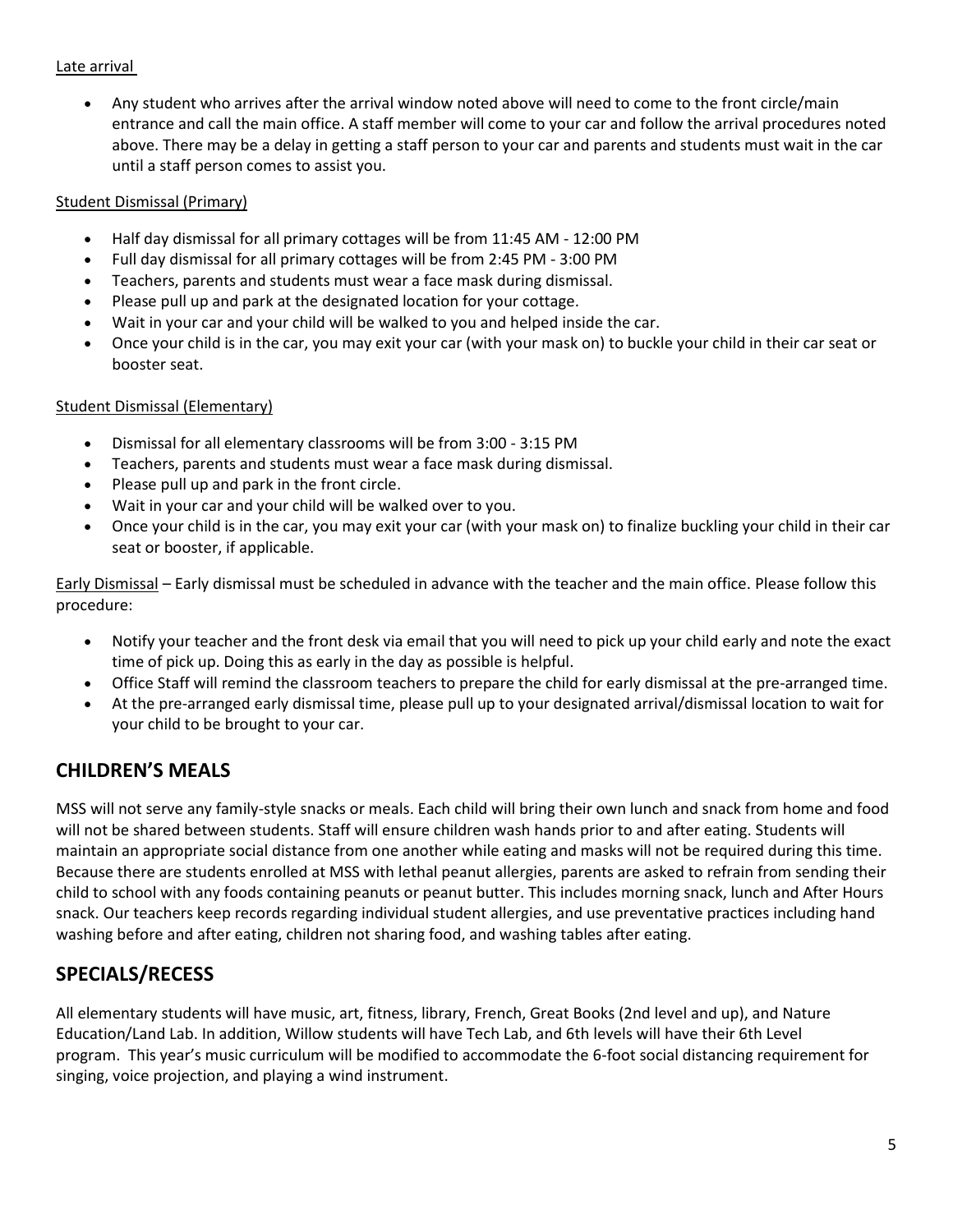Several outdoor spaces around campus will be made available for recess, physical activity and other classroom activities throughout the day.

### **TRANSPORTATION**

Any trips that take students off campus will require all students and staff to wear masks and maintain appropriate social distancing and open windows when possible, within the vehicle. This will include trips to the Land Laboratory in Pompey.

### **EARLY ARRIVAL AND AFTER HOURS**

Primary Early Arrival will be held in the Primary cottages and the Primary After Hours program will be held in Oak Cottage or outdoors. Elementary Early Arrival and After Hours programs will be set up to appropriately socially distance students.

### **HEALTH ATTESTATION**

Health Screenings are important to help reduce the transmission of Covid-19 at school. MSS will ask all families to complete a health attestation form that reminds parents of the daily screenings that we request them to complete with their child, prior to school each day.

This section covers the following Health Screening Topics:

- Health and Temperature Screening Protocol
- Daily Staff Self-Screening Prior to Arrival at School
- Staff Screening of Child at School

#### Health Screenings

All parents have signed a Health Form attesting that by sending their child to school, they do not have any symptoms of Covid-19. All children and staff who meet any of the criteria below will be denied entry into the school.

- Temperature over 100°F.
- Any of the following symptoms if the symptom is of greater intensity or frequency than what is normally experienced: [Symptoms of Coronavirus \(CDC Guidelines\)](https://www.cdc.gov/coronavirus/2019-ncov/symptoms-testing/symptoms.html)
	- ➢ Cough
	- $\triangleright$  Shortness of breath or difficulty breathing
	- ➢ Chills
	- ➢ Fatigue
	- ➢ Muscle or Body Aches
	- ➢ Headache
	- ➢ Sore throat
	- ➢ New loss of taste or smell
	- ➢ Diarrhea
	- ➢ Congestion or runny nose
	- ➢ Nausea or vomiting
- In the previous 10 days has had contact with someone with a confirmed diagnosis of Covid-19 or is under investigation for Covid-19.

A child who has exhibited symptoms that could be Covid-19 can return to school if the parent has obtained a medical professional's note clearing the individual for return based on a negative Covid-19 test, and symptoms have resolved.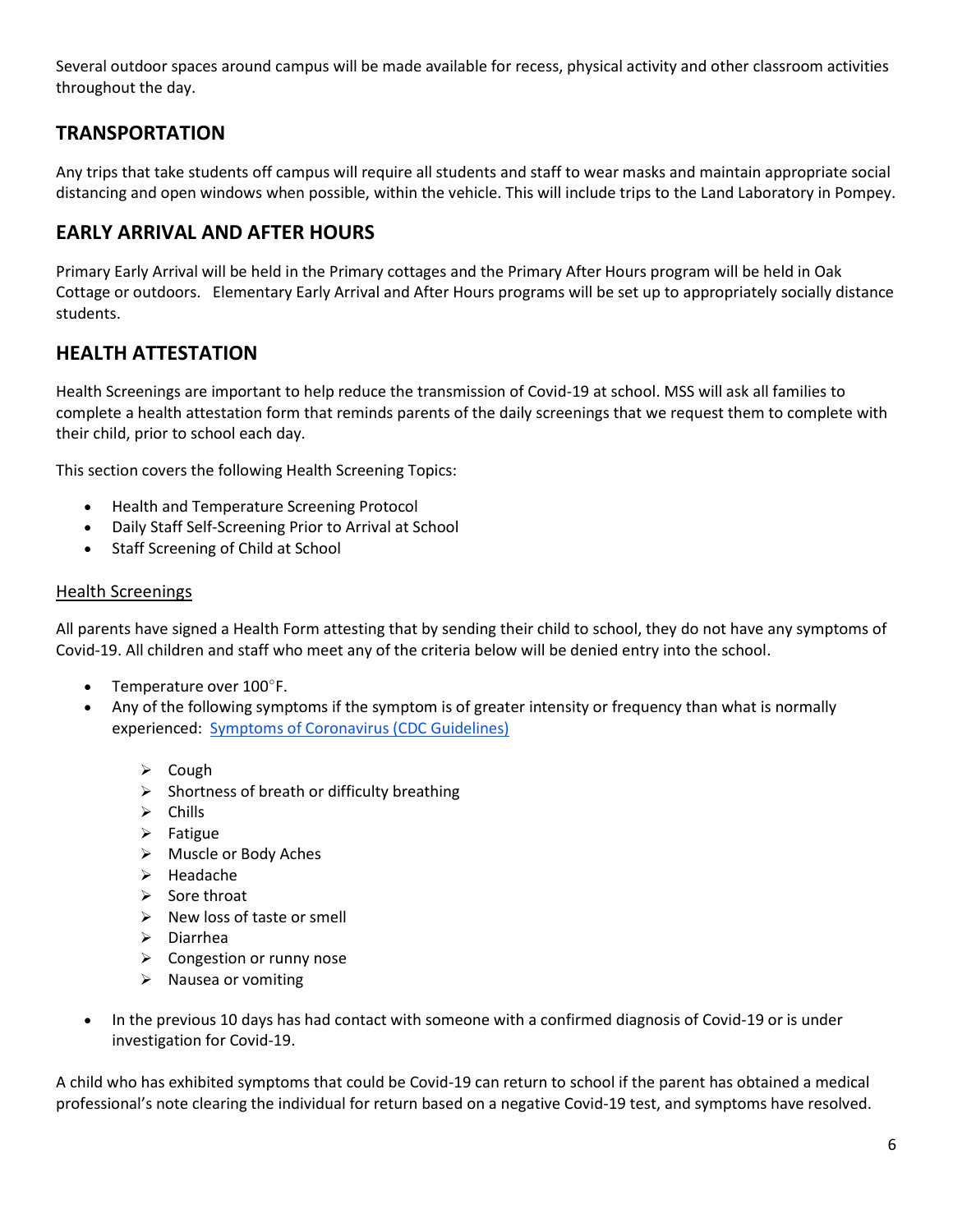#### Staff Health Attestation Prior to Arrival at School

All Staff members have completed a Health Attestation From. If a staff member self-identifies as having symptoms listed in the screening criteria above, she/he will contact the designated administrator, not come into work, and follow the procedures in the section: Covid-19 Symptoms at School.

#### Daily Parent Screening of Child Prior to Arrival at School

Parents are encouraged to be on the alert for signs of illness in their children and to keep them home when they are sick. (See symptoms - [Symptoms of Coronavirus\)](https://www.cdc.gov/coronavirus/2019-ncov/symptoms-testing/symptoms.html)

#### Staff Screening of Child at School

During the school day, staff will monitor students for signs of illness which could indicate Covid-19 symptoms. If a child exhibits any of these symptoms at arrival or at any point during the day, the child will be isolated from other students and the parent will be required to pick up their child.

### **FACE COVERINGS**

Face coverings are meant to protect other people in case the wearer is unknowingly infected but does not have symptoms. Acceptable face coverings include cloth-based face masks and surgical masks that cover both the mouth and nose. Face coverings should be cleaned or replaced after use and must not be shared. Students and parents/legal guardians should take responsibility for [maintaining their face coverings.](https://www.cdc.gov/coronavirus/2019-ncov/prevent-getting-sick/diy-cloth-face-coverings.html) Specifics for students, parents and staff can be found in the tables on the following page.

#### *Students*

Students at MSS are required to wear face masks unless they are able to social distance at least 6 feet. Students should bring their own masks to school so that they are comfortable, but additional masks will be available at school. We ask that parents send in an extra box of disposable masks for their child to keep at school.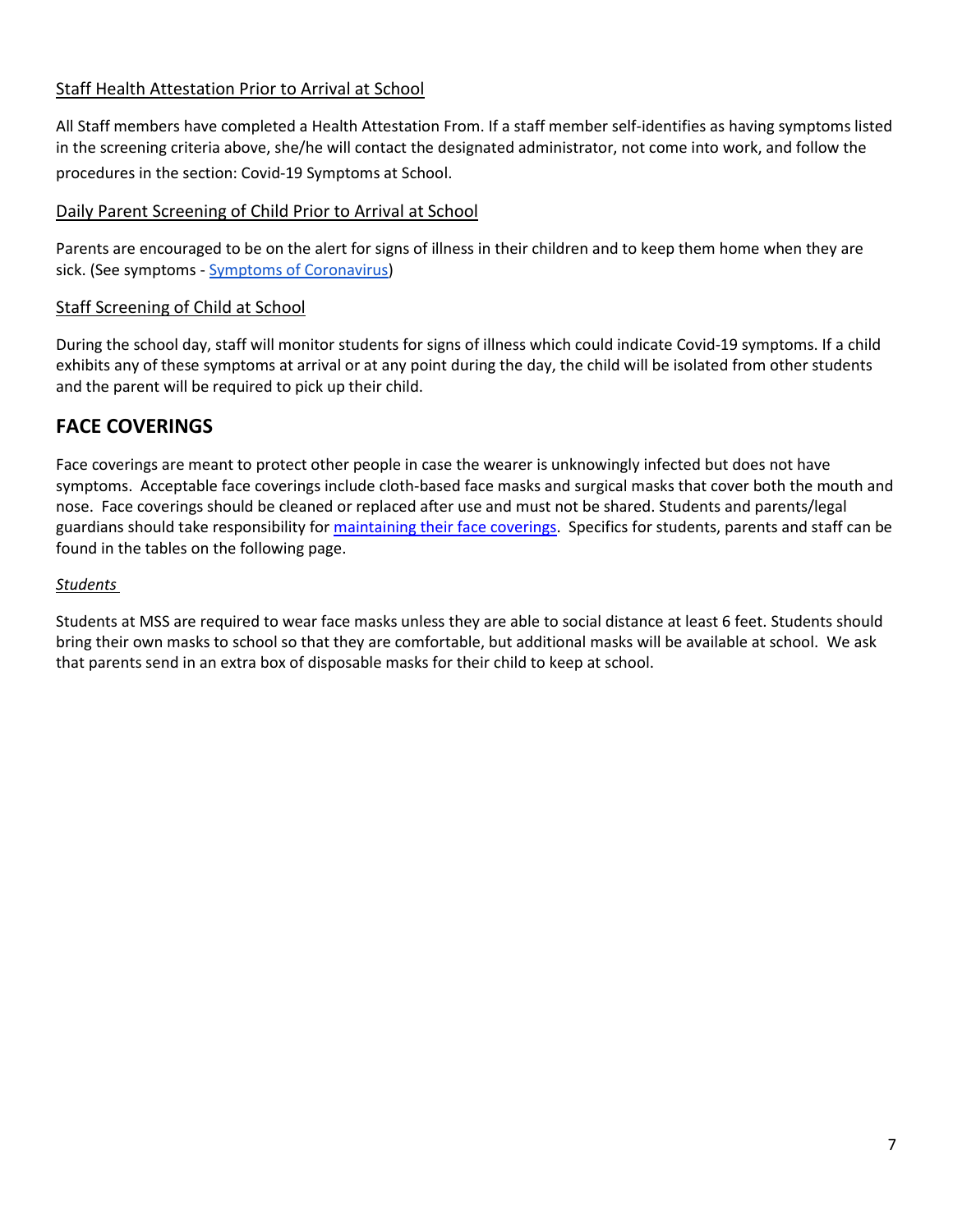| Masks will be required for students during these activities:                                                                                                                                                                                                                                                                                                                                                                                                                                                                                                                                                                                                                                                                                                                                                  | Masks can be removed by students during these<br>activities:                                                                                                                                                                                                                                                                                                                                                              |  |  |
|---------------------------------------------------------------------------------------------------------------------------------------------------------------------------------------------------------------------------------------------------------------------------------------------------------------------------------------------------------------------------------------------------------------------------------------------------------------------------------------------------------------------------------------------------------------------------------------------------------------------------------------------------------------------------------------------------------------------------------------------------------------------------------------------------------------|---------------------------------------------------------------------------------------------------------------------------------------------------------------------------------------------------------------------------------------------------------------------------------------------------------------------------------------------------------------------------------------------------------------------------|--|--|
| During arrival when the child is in the car<br>٠<br>When in the classroom unless they are eating meals or<br>they are taking a mask break (seated 6 ft. apart).<br>When traveling to an area outside of assigned classroom<br>$\bullet$<br>(common areas such as locker areas, entrances, exits, or<br>bathrooms)<br>When traveling off campus via our school van (ex: Land<br>٠<br>Lab)<br>During dismissal, until the student is in the car with the<br>parent<br>While dismissing from a school van (or bus); the mask<br>$\bullet$<br>must remain on until the student exits and is at their<br>designated location and appropriately socially distanced<br>When singing (but a 6 ft. distance is required between<br>$\bullet$<br>students)<br>*The mask requirements will only be waived if the student | When outdoors and doing a lesson,<br>$\bullet$<br>seated at least 6 ft. apart<br>When a mask break is needed and the<br>$\bullet$<br>student maintains appropriate social<br>distance<br>When eating snack or lunch (seated 6 ft.<br>$\bullet$<br>apart)<br>When napping<br>$\bullet$<br>*Please note that students can choose to<br>continue to wear their mask during these<br>activities, if that is their preference. |  |  |
| has appropriate medical documentation to warrant an<br>exception.                                                                                                                                                                                                                                                                                                                                                                                                                                                                                                                                                                                                                                                                                                                                             |                                                                                                                                                                                                                                                                                                                                                                                                                           |  |  |

#### *Staff*

| Masks will be required for staff during these activities:                                                                                                                                                                                                                                                                                                                                                                                                                                                                                                                                                         | Masks can be removed by staff during these activities:                                                                                                                                                                                                                                                                                                |  |  |
|-------------------------------------------------------------------------------------------------------------------------------------------------------------------------------------------------------------------------------------------------------------------------------------------------------------------------------------------------------------------------------------------------------------------------------------------------------------------------------------------------------------------------------------------------------------------------------------------------------------------|-------------------------------------------------------------------------------------------------------------------------------------------------------------------------------------------------------------------------------------------------------------------------------------------------------------------------------------------------------|--|--|
| During arrival procedures<br>During dismissal procedures<br>When traveling to an area outside of classrooms<br>$\bullet$<br>(common areas such as locker areas, entrances,<br>exits, or bathrooms)<br>When transporting students off campus via<br>$\bullet$<br>school van (ex: Land Lab)<br>Staff must wear a mask when assisting an ill child<br>$\bullet$<br>or fellow staff member<br>When singing (but a 6 ft. distance is required<br>$\bullet$<br>between students)<br>*The mask requirements will only be waived if the staff<br>member has appropriate medical documentation to<br>warrant an exception. | When outdoors and appropriately socially<br>distanced<br>When a mask break is needed and the staff person<br>$\bullet$<br>is appropriately socially distanced<br>When eating lunch (seated 6 ft. apart)<br>$\bullet$<br>*Please note that staff can choose to continue to wear<br>their mask during these activities, if that is their<br>preference. |  |  |

#### *Parents*

Parents are required to wear a face mask during arrival and dismissal and at all times when on-campus.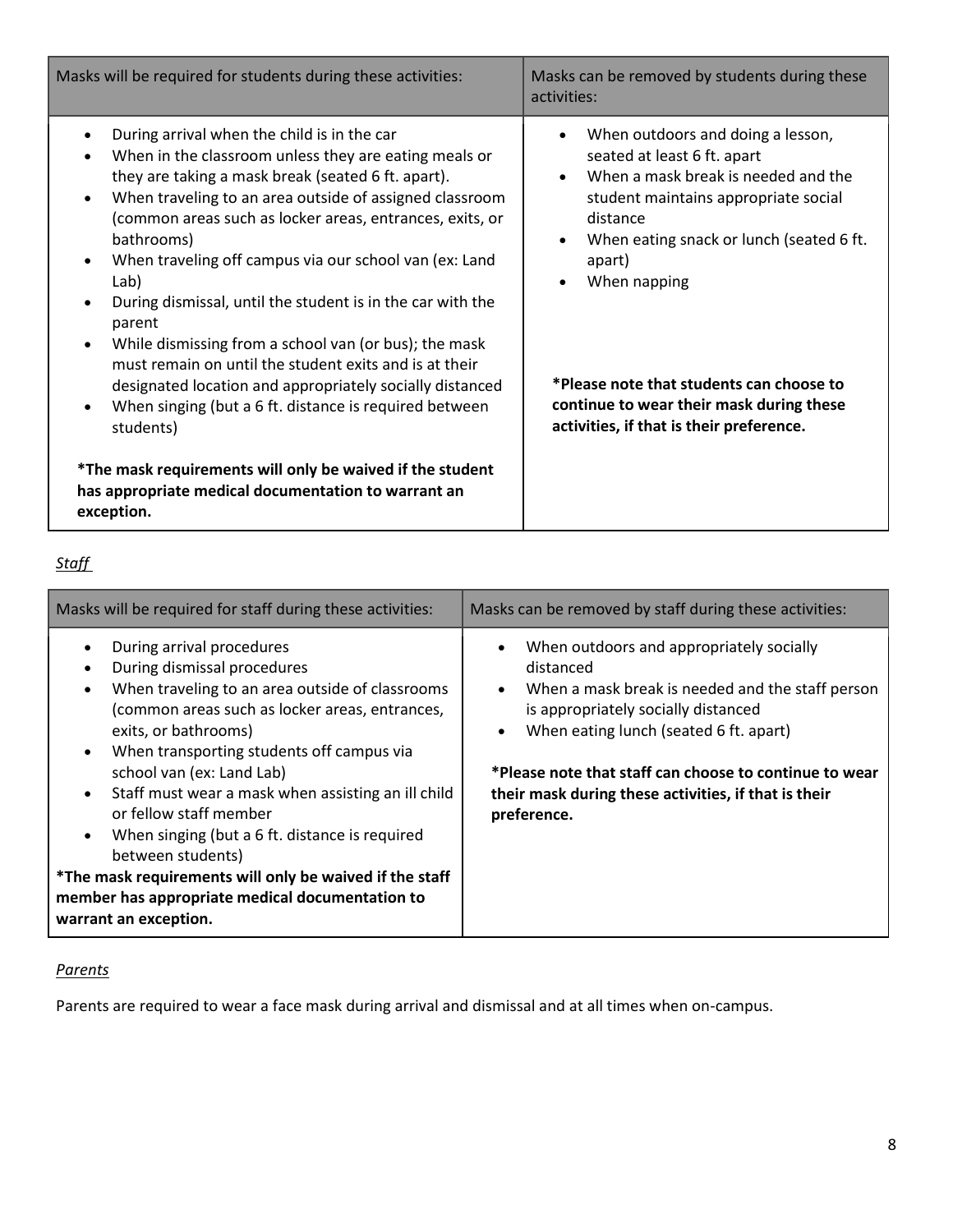# **PHYSICAL DISTANCING STRATEGIES**

MSS will employ the following strategies for limiting the spread of COVID-19 in our classroom communities.

- Communities (called cohorts) will consist of stable, self-contained, pre-assigned groups of students with reasonable group size limits.
- Children shall not change from one group to another during the day.
- Cohorts shall not mix with each other.
- In the case of staff illness, a substitute will be utilized.
- Teachers may move to different cohorts throughout the day.
- All work tables will be spaced at least 3 ft. apart.
- Teachers will train students on best practices for appropriately socially distancing and mask wearing.
- All school/community events will be evaluated to determine if proper physical distancing strategies are possible. If it is decided that the event cannot take place, the event will be modified or canceled.

### **HEALTHY HAND HYGIENE**

Washing hands prevents the spread of infections from one person to the next. All children and staff will engage in hand hygiene at the following times:

- Arrival to the classroom
- Before and after eating and handling food
- After using the toilet
- After coming in contact with bodily fluid
- After playing outdoors
- After handling a tissue
- Before touching eyes, nose, or mouth

#### Follow Five Steps to Wash Your Hands the Right Way

Follow these five steps every time.

1. Wet your hand with water (warm or cold), turn off the tap, and apply soap.

2. Lather your hands by rubbing them together with the soap. Lather the backs of your hands, between your fingers, and under your nails.

- 3. Scrub your hands for at least 20 seconds.
- 4. Rinse your hands well under water.
- 5. Dry your hands using a clean paper towel or air dry them.

After assisting children with hand washing, staff should also wash their own hands.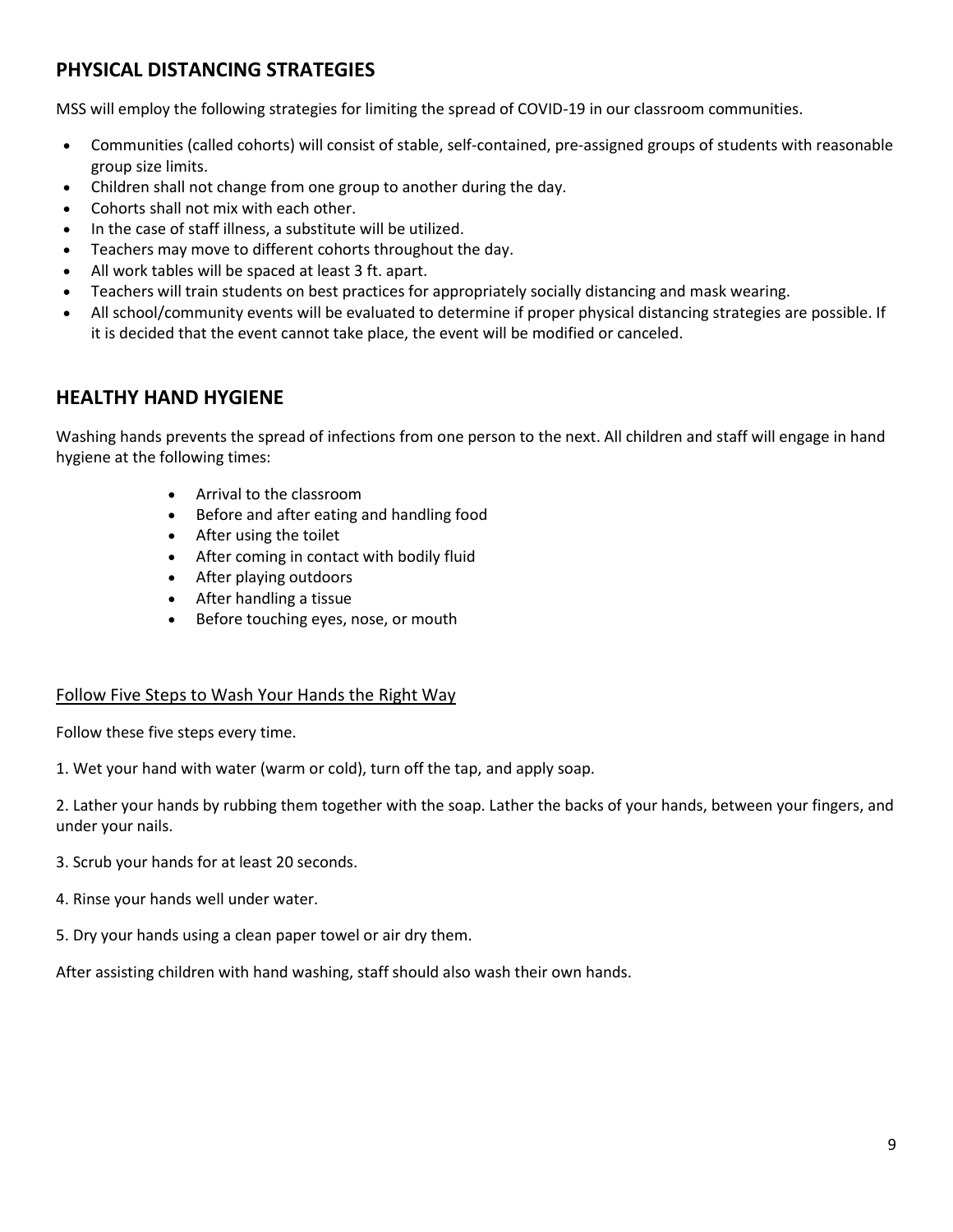#### Use Hand Sanitizer When You Can't Use Soap and Water

Washing hands with soap and water is the best way to get rid of germs in most situations. If soap and water are not readily available, you can use an alcohol-based hand sanitizer that contains at least 60% alcohol. Sanitizers can quickly reduce the number of germs on hands in many situations.

How to use Hand Sanitizer:

1. Apply the gel product to the palm of one hand (read the label to learn the correct amount).

2. Rub your hands together.

3. Rub the gel over all the surfaces of your hands and fingers until your hands are dry. This should take around 20 seconds.

### **AIR QUALITY/VENTILATION**

Maximizing air changes per hour (ACH) is one of many strategies MSS will be using to create a safe and healthy learning environment. This will be done by increasing opportunities for students to be outdoors and by increasing the airflow of indoor areas.

- Primary students will have access to each cottage's outdoor garden.
- Elementary students will have small group classes taught outside as often as possible, weather permitting.
- Nature walks will be incorporated into the school day by teachers.
- Fans will be used to increase air flow.
- All classrooms have windows that allow for cross-ventilation during the late summer and fall months, and in all weather to increase fresh air intake for short periods.
- All classrooms will have Air Purifiers with HEPA filters and UV lights (fully concealed within the unit). These will allow for additional air cleaning, especially during colder weather.

### **CLEANING AND DISINFECTING**

MSS follows the [CDC national standards](https://www.cdc.gov/coronavirus/2019-ncov/community/reopen-guidance.html) for cleaning, sanitizing and disinfection of educational facilities for children and has a detailed plan for each classroom that will include staff responsibilities.

These efforts include the following:

- Staff will routinely clean, sanitize, and disinfect surfaces and objects that are frequently touched.
- The schools cleaning service will conduct a thorough cleaning of the entire school every evening.
- All bathrooms will be cleaned and disinfected regularly throughout the day.
- Relevant targeted areas will be thoroughly cleaned and disinfected if a positive case of Covid-19 is found at our school at any time during the school year.

#### Clean and Sanitize Materials

- All tables will be cleaned after lunch and snack.
- For the younger students who nap, each child's bedding will be kept separate. Mats are labeled for each child and cleaned daily. Masks will be taken off during nap time and mats will be spaced apart to comply with social distancing.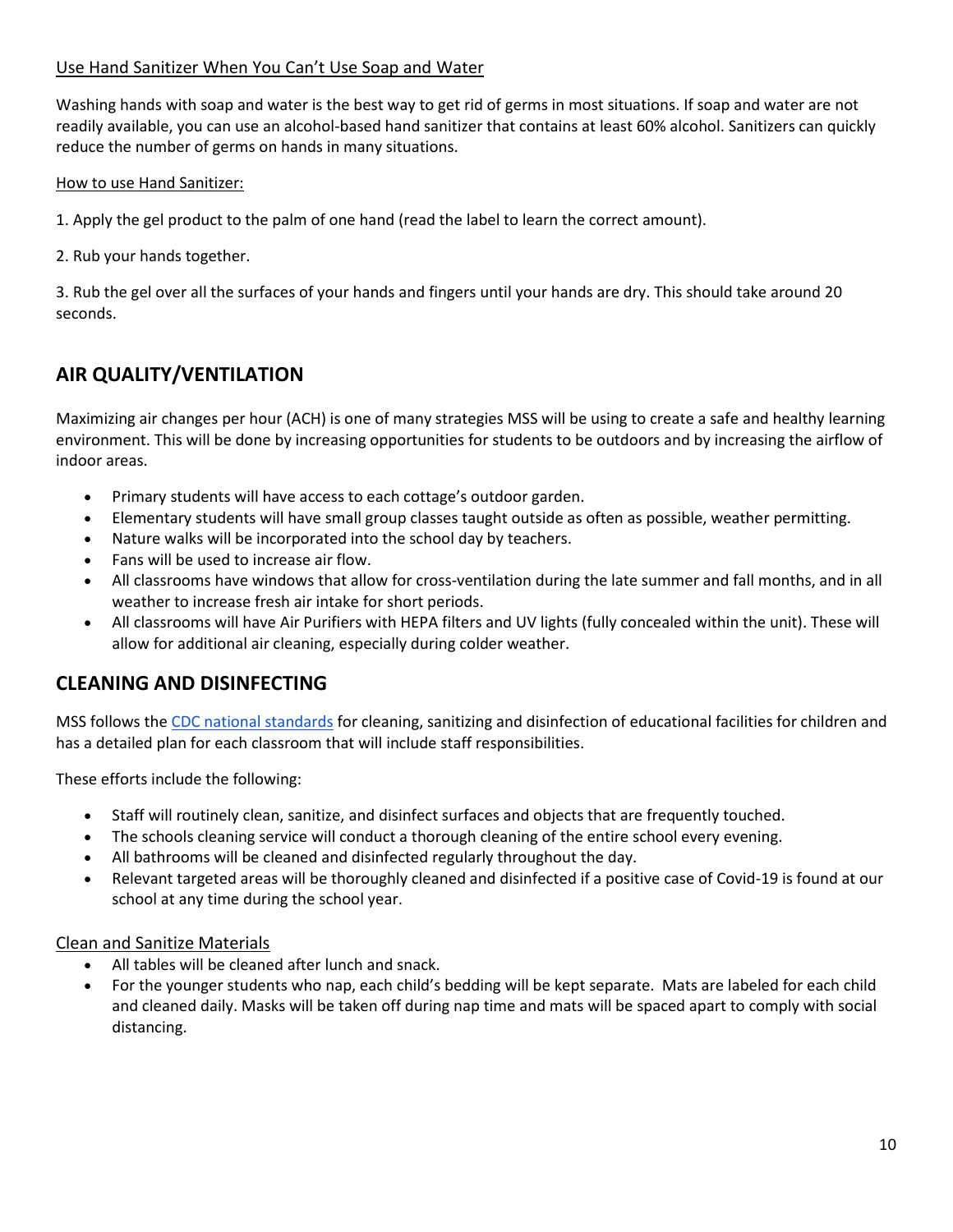#### Cleaning and Disinfecting Procedures if an infected person (staff or child) has been in our school building:

MSS will close off areas used by an individual with Covid-19 and the area will be cleaned, according to CDC guidelines, by our professional cleaning service. Outside doors and windows will be opened and fans will be utilized to increase air circulation in the area.

All areas used by the ill person will be cleaned and disinfected. [CDC guidelines on cleaning and disinfecting](https://www.cdc.gov/coronavirus/2019-ncov/community/disinfecting-building-facility.html) will be followed.

### **TRAINING**

Staff will be trained regarding CDC and New York State Dept of Health recommendations and requirements. Training topics will include recognizing Covid-19 symptoms, PPE procedures, hygiene, cleaning and hand-washing.

### **PARENT COMMUNICATION**

#### *Email and phone*

Each classroom has a school email address for parent communications. Teachers will respond to emails within 48 hours during the week. Teachers do not respond to phone messages during the day. Time-sensitive contact with teachers can be facilitated by calling the front desk at 315.449.9033 or emailin[g mssfrontdesk@gmail.com.](mailto:mssfrontdesk@gmail.com)

MSS will communicate regarding the following topics using email, phone, a dedicated website page and electronic Constant Contact newsletters:

- All new procedures and policies in regards to the reopening plan with the entire school community.
- With families, if their child has been in close contact with someone at school who has tested positive for Covid-19.
- With staff, if they have been in close contact with someone at school who has tested positive for Covid-19.
- With the entire school community if a classroom community has been temporarily closed due to Covid-19 exposure.
- With parents, inviting feedback and questions

#### *Meetings/Conferences*

Teacher meetings and Parent Teacher Conferences will be offered via Zoom as needed or as requested by the teacher or parent. In-person meetings may be offered as well. The administrative team will continue to determine the best course of action, considering all factors at the time.

#### *Observations*

Due to restrictions in place to mitigate the spread of Covid-19, regular parent observations are suspended until further notice.

### **COMMUNITY ENGAGEMENT**

Montessori School of Syracuse has and will continue to collaborate, share information, and review plans with local health officials to help protect the whole school community. School plans are designed to complement other community mitigation strategies to protect high-risk populations and the healthcare system and minimize disruption to teaching and learning.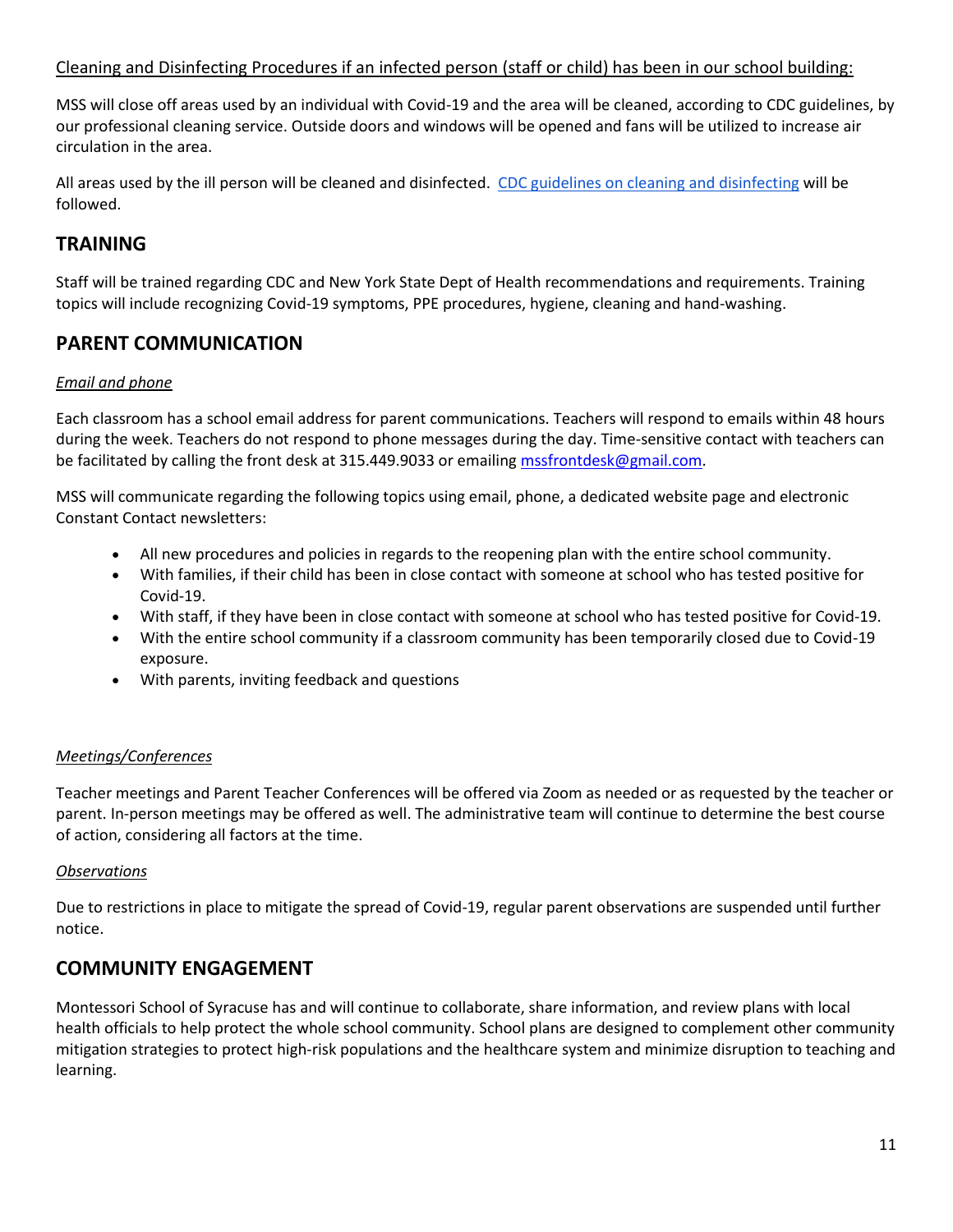# **MENTAL HEALTH**

Our school's Montessori structure, with three-year multi age classrooms and small community size naturally lends itself to close relationships between students and their teachers. Parents are already accustomed to communicating closely with their children's teachers when issues arise, and this will be a key strategy to allow us to proactively engage with each student through their transition back to campus.

Teachers and administrators are trained to recognize signs of stress, trauma and anxiety in students, and in mindfulness and stress-reduction strategies that can be applied individually or in small groups in each classroom cohort.

The Director of Support Services will be available in a consulting capacity to support teachers to develop and implement classroom strategies and accommodations for identified students with IEPs and 504 Plans, to provide guidance to teachers and families involved in an evaluation process with the district to identify and determine eligibility for districtprovided services, and to provide families with outside resources for additional support options such as private psychologists, counselors and private service providers for Speech, Physical and Occupational therapies.

All of our students have access to the outdoors on a daily basis -- this will be an additional opportunity for students to practice mindfulness and ground themselves through connection with nature.

# **VULNERABLE/HIGH-RISK GROUPS**

Based on currently available information and clinical expertise, older adults and people of any age who have serious underlying medical conditions might be at a higher risk for severe illness from Covid-19. To protect those at higher risk, it's important that everyone practices healthy hygiene behaviors. MSS will work to develop accommodations for students and staff who are at higher risk for contracting Covid-19.

### **MONITORING ABSENTEEISM**

MSS administrative staff will monitor absenteeism among children and staff using our internal databases. Any unusual patterns will be considered when evaluating the need for temporary or long-term building or campus closure. Decisions about extending closure will be made in consultation with state and local health departments.

Attendance will be recorded in the school database.

### **COVID-19 SYMPTOMS AT SCHOOL**

If Covid-19 symptoms begin while at school, the child/staff member must be sent home as soon as possible. Sick children will be kept separate from well children and staff contact will be limited as much as reasonably possible, while ensuring the safety and supervision of the child until they leave.

Classroom staff will follow these isolation procedures:

- ➢ Office staff will take the child to the Care Room in the main building
- $\triangleright$  The classroom staff will inform the designated Administrator of symptoms exhibited.
- $\triangleright$  Office staff will contact parents to come to school to pick up the child with instructions to contact their health care provider for assessment and testing.
- $\triangleright$  The office staff will supervise the child until the parent arrives.
- $\triangleright$  Once a parent has left with the ill child, the Care Room will be cleaned and sanitized, in accordance with CDC guidelines.
- Materials, toys, and furniture touched by the child who is sent home will be thoroughly cleaned and disinfected.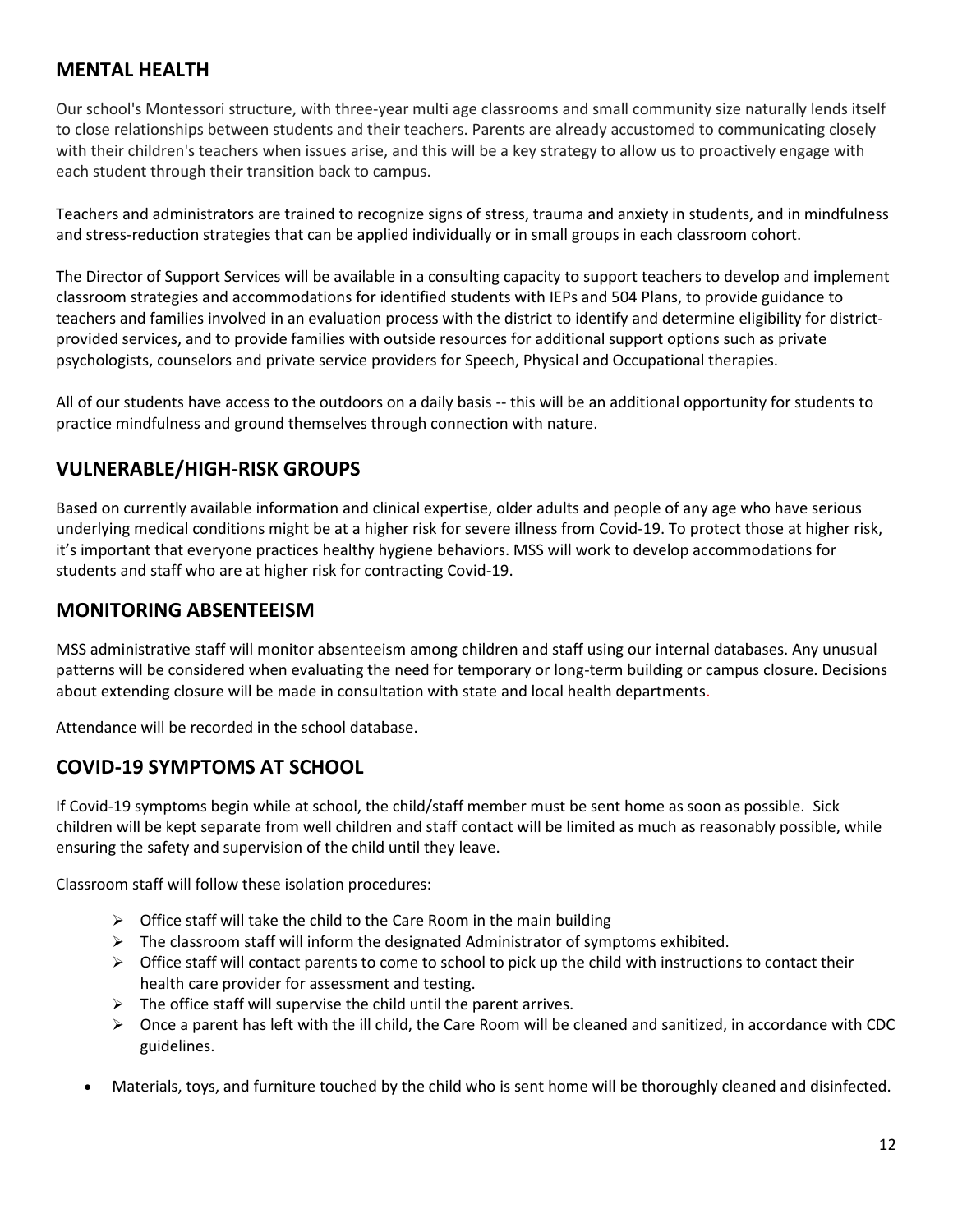• A child who has exhibited symptoms that could be Covid-19 can return to school if the parent has obtained a medical professional's note clearing the individual for return based on a negative Covid-19 test, and symptoms have resolved. Please email test results to the front desk or bring a paper copy when your child returns to school.

### **COVID-19 EXPOSURE**

Per NYS DOH guidelines, any student who has been identified as having had close contact with someone who has been diagnosed with Covid-19 will be required to quarantine for 10 days. Fully vaccinated individuals do not need to quarantine, but need to wear a mask for 10 days and it is recommended that they get a Covid test 3-5 days after their exposure.

Unvaccinated students, who have been closer than 3 feet (for 15 minutes or more) from someone who tests positive will need to quarantine for 10 days. Onondaga County recommends testing 3-5 days after exposure and MSS requires that anyone who has been required to quarantine must get a Covid test on day 8 or 9 of their 10-day quarantine. Once the quarantine is completed and the student has a negative Covid test, they can return to school.

# **POSITIVE CASE OF COVID-19 IN THE CLASSROOM**

If Covid-19 is confirmed in a child or staff member in a classroom, the following procedure will take place:

- A designated Administrator will contact local health officials to report the presence of a positive Covid-19 case at our school and wait for further guidance on next steps. In the interim, administrators will determine the most appropriate action, based on the Onondaga County Quarantine Guidance for School Exposures.
- Parents of the children in the classroom with the confirmed case will be notified and asked to immediately disclose if and when they experience any Covid-19 symptoms. Confidentiality will be maintained.
- The entire school community will be notified, through E-School News, that a child in the school (not their child's classroom) has been diagnosed with Covid-19. Confidentiality will be maintained.
- Designated personnel will complete disinfecting procedures in accordance with CDC and DOH guidelines.
- Students or staff members who test positive for Covid-19 can return to school when they have met the criteria developed by the Department of Health. MSS will require a copy of the Isolation order that the County provides as this will note the date of release.

### **CONTACT TRACING**

Any positive Covid-19 case in the MSS community will be reported to the local health department which will initiate the contact tracing process.

<https://coronavirus.health.ny.gov/new-york-state-contact-tracing>

If there is a delay in the contact tracing process, MSS will initiate quarantine for those affected, using the Onondaga County Health Department Quarantine Guidance for School Exposures. Any student or staff member who is required to isolate or quarantine, will be contacted by the school with further details on what is required to return to school.

### **IN CASE OF MANDATED CLOSURE**

If Governor Hochul or the Onondaga County Executive determines that schools in this area can no longer operate on site due to Covid-19, we will close the campus and move to distance learning. We will also work closely with the local health department to determine any circumstance which would cause us to close our campus in order to protect our students and staff.